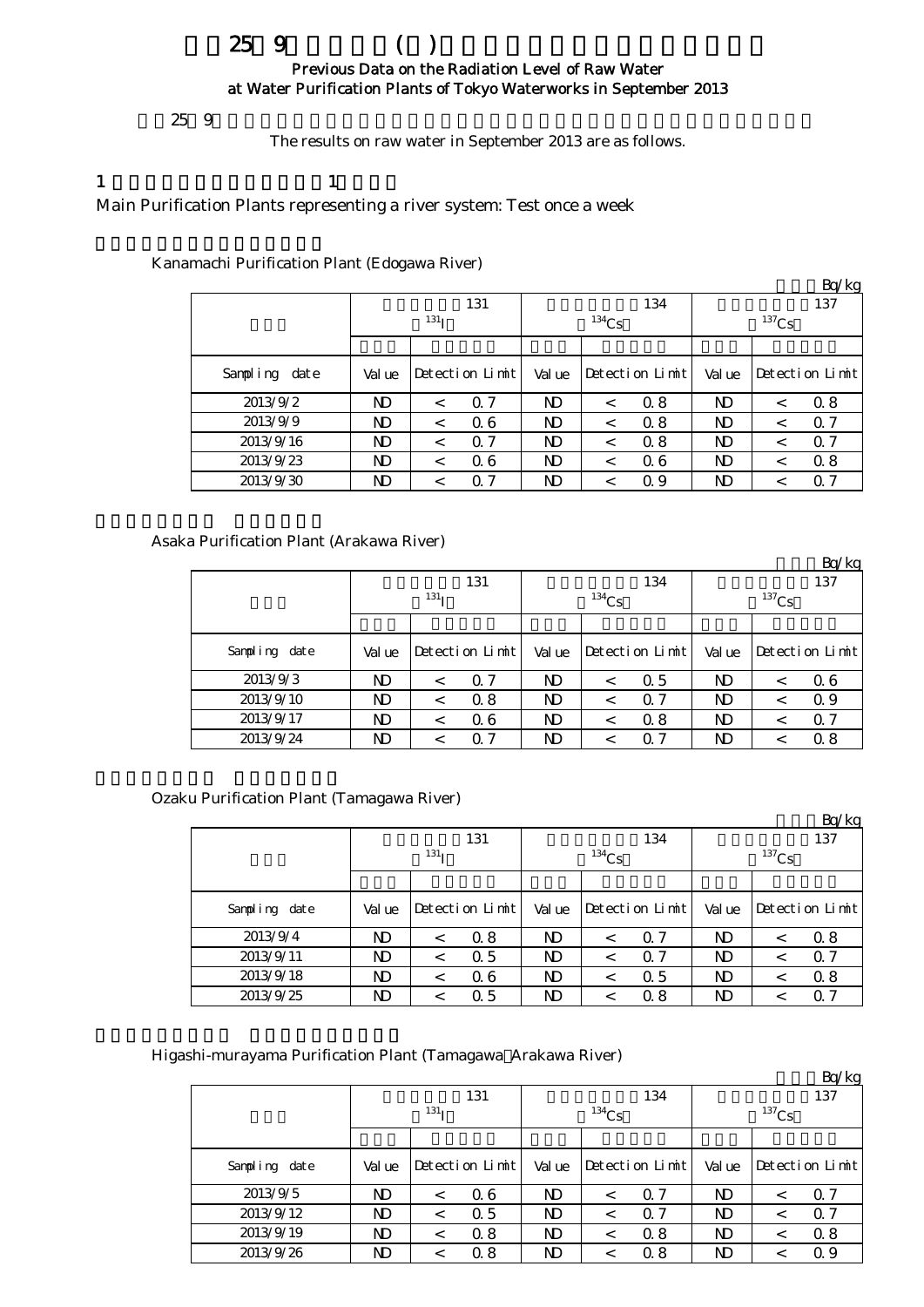## Nagasawa Purification Plant (Sagamigawa River)

|               |                  |         |                 |        |          |                 | $-4.5$<br>137  |   |                 |  |  |
|---------------|------------------|---------|-----------------|--------|----------|-----------------|----------------|---|-----------------|--|--|
|               |                  |         | 131             |        |          | 134             |                |   |                 |  |  |
|               | 131 <sub>T</sub> |         |                 |        | $134$ Cs |                 | $137$ Cs       |   |                 |  |  |
|               |                  |         |                 |        |          |                 |                |   |                 |  |  |
| Sampling date | Val ue           |         | Detection Limit | Val ue |          | Detection Limit | Val ue         |   | Detection Limit |  |  |
| 2013/9/6      | ND               | $\,<\,$ | 0.7             | ND     | $\,<\,$  | Q 9             | $\mathbf N$    |   | Q 7             |  |  |
| 2013/9/13     | ND               | $\,<\,$ | 0.7             | ND     | $\,<\,$  | Q 7             | $\mathbf{D}$   |   | $\Omega$ 7      |  |  |
| 2013/9/20     | ND               | $\,<\,$ | 0.7             | ND     | $\,<\,$  | Q 6             | N <sub>D</sub> | < | $\Omega$ 7      |  |  |
| 2013/9/27     | ND               | <       | 06              | ND     | $\,<\,$  | 0.7             | $\mathbf{D}$   |   | 0.7             |  |  |

#### 2  $1$

Other Main Purification Plants: Test mostly once a month

|                      |                           |                      |                         |                 |     |              |                 |     |              |         | Bq/kg           |
|----------------------|---------------------------|----------------------|-------------------------|-----------------|-----|--------------|-----------------|-----|--------------|---------|-----------------|
|                      |                           |                      | 131<br>131 <sub>I</sub> |                 |     | $134$ Cs     | 134             |     | $137$ Cs     | 137     |                 |
|                      |                           |                      |                         |                 |     |              |                 |     |              |         |                 |
| Monitoring<br>poi nt | <b>Vater</b><br>resource  | Sampling<br>$\det e$ | Val ue                  | Detection Limit |     | Val ue       | Detection Limit |     | Val ue       |         | Detection Limit |
| Misato               | Edogava<br>Ri ver         | 2013/9/3             | $\mathbf{D}$            | $\lt$           | 06  | $\mathbf{D}$ | $\lt$           | 0.8 | $\mathbf{D}$ | $\lt$   | 0.7             |
| Misono               | Arakawa<br><b>R</b> iver  | 2013/9/3             | $\mathbf{D}$            | $\,<$           | 0.8 | $\mathbf{N}$ | $\lt$           | 0.8 | $\mathbf{D}$ | $\,<\,$ | 0.8             |
| Kinuta               | Tanagawa<br><b>R</b> iver | 2013/9/4             | $\mathbf{D}$            | $\lt$           | 0.8 | $\mathbf{D}$ | $\lt$           | Q 9 | $\mathbf{D}$ | $\lt$   | $\mathbf{1}$    |
| Sakai                | Tanagawa<br><b>R</b> iver | 2013/9/5             | $\mathbf{D}$            | $\prec$         | 0.8 | $\mathbf{N}$ | $\lt$           | 0.8 | $\mathbf{D}$ | $\,<\,$ | 0.8             |
| Ki nut ashi no       | Tanagawa<br><b>R</b> iver | 2013/9/11            | $\mathbf{D}$            | $\lt$           | Q 9 | $\mathbf{N}$ | $\lt$           | 0.9 | $\mathbf{D}$ | $\lt$   | 0.9             |

 $Br/kg$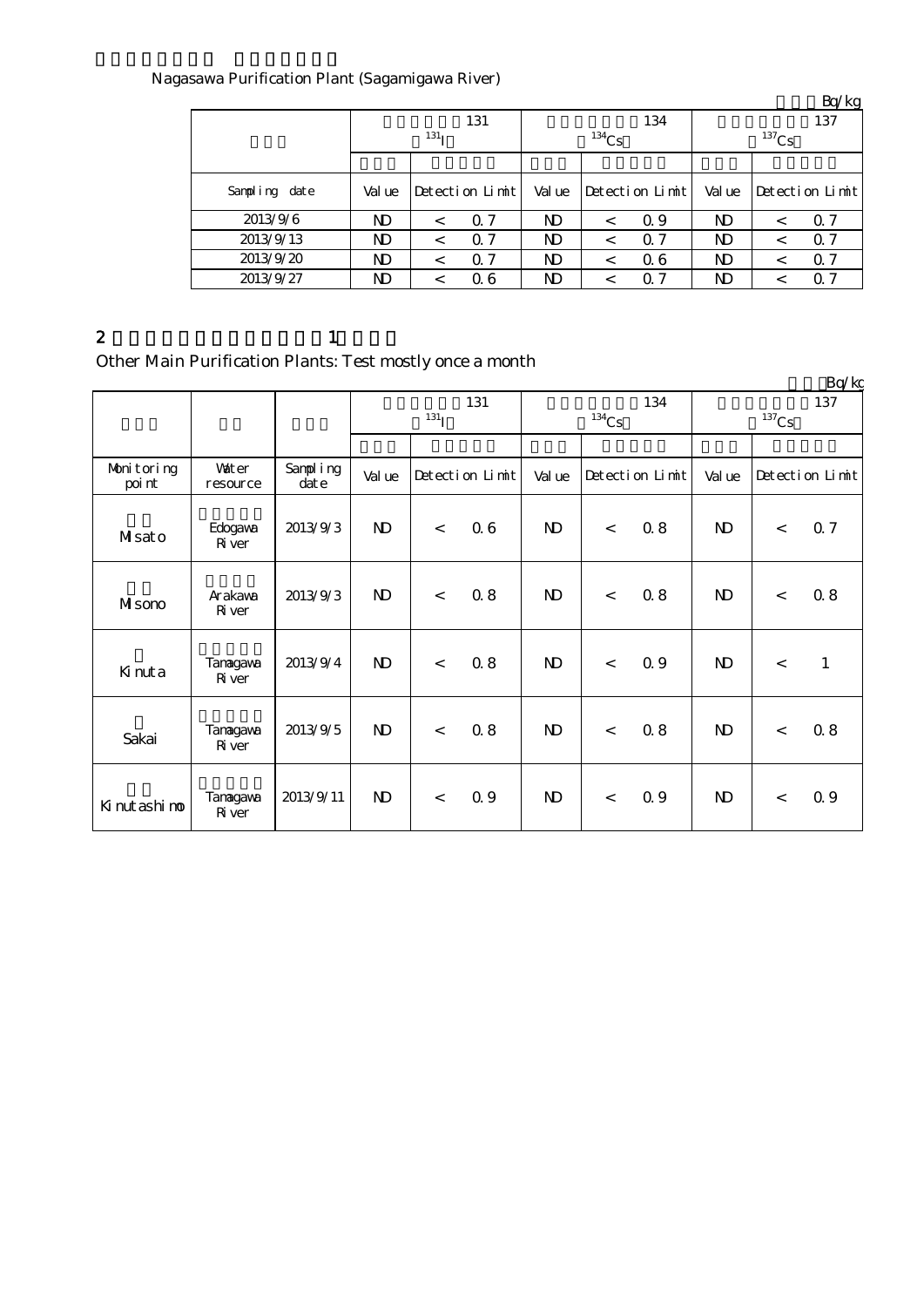|                  |                  |                |                         |                |                 |                | Bq/kg                      |
|------------------|------------------|----------------|-------------------------|----------------|-----------------|----------------|----------------------------|
|                  |                  |                | 131<br>131 <sub>I</sub> |                | 134<br>$134$ Cs |                | 137<br>$^{137}\mathrm{Cs}$ |
|                  |                  |                |                         |                |                 |                |                            |
| Monitoring point | Sampling<br>date | Val ue         | Detection Limit         | Val ue         | Detection Limit | Val ue         | Detection Limit            |
| Tokura           | 2013/9/9         | N <sub>D</sub> | <b>Q</b> 7<br>$\,<$     | $\mathbf{N}$   | 0.8<br>$\,<$    | $\mathbf{D}$   | 0.8<br>$\,<$               |
| <b>Qtsu</b>      | 2013/9/9         | N <sub>D</sub> | 0.8<br>$\lt$            | N <sub>D</sub> | 0.7<br>$\,<\,$  | $\mathbf{D}$   | 0.9<br>$\lt$               |
| N ppara          | 2013/9/11        | $\mathbf{D}$   | 06<br>$\,<$             | $\mathbf{N}$   | 0.9<br>$\,<$    | $\mathbf{D}$   | 06<br>$\lt$                |
| H kawa           | 2013/9/11        | $\mathbf{D}$   | 0.5<br>$\,<$            | $\mathbf{N}$   | 0.8<br>$\,<$    | $\mathbf{D}$   | 0.7<br>$\,<$               |
| Tanasawa         | 2013/9/17        | N <sub>D</sub> | 0.8<br>$\,<$            | N <sub>D</sub> | 0.8<br>$\,<$    | $\mathbf{D}$   | 0.8<br>$\,<$               |
| <b>G</b> aba     | 2013/9/17        | N <sub>D</sub> | 0.8<br>$\,<$            | N <sub>D</sub> | 0.8<br>$\,<\,$  | $\mathbf{D}$   | 0.9<br>$\lt$               |
| Fukasawa         | 2013/9/18        | $\mathbf{D}$   | 06<br>$\prec$           | $\mathbf{N}$   | 0.7<br>$\,<\,$  | $\mathbf{D}$   | 06<br>$\,<\,$              |
| <b>Ogouchi</b>   | 2013/9/23        | N <sub>D</sub> | 0.7<br>$\lt$            | <sub>N</sub>   | 0.8<br>$\,<\,$  | N <sub>D</sub> | 06<br>$\lt$                |
| Hmura            | 2013/9/23        | $\mathbf{D}$   | 0.7<br>$\,<$            | $\mathbf{N}$   | 0.7<br>$\,<$    | $\mathbf{D}$   | 0.8<br>$\,<$               |

#### surface water

### subsoil water

|                   |                  |                | $^{131}I$                | 131             |                | $134$ Cs | 134             |                | $137$ Cs | 137             |  |  |
|-------------------|------------------|----------------|--------------------------|-----------------|----------------|----------|-----------------|----------------|----------|-----------------|--|--|
|                   |                  |                |                          |                 |                |          |                 |                |          |                 |  |  |
| Monitoring point  | Sampling<br>date | Val ue         |                          | Detection Limit | Val ue         |          | Detection Limit | Val ue         |          | Detection Limit |  |  |
| Chi gasedai ni    | 2013/9/10        | $\mathbf{D}$   | $\overline{\phantom{a}}$ | 06              | $\mathbf{N}$   | $\lt$    | 0.7             | $\mathbf{D}$   | $\,<$    | 06              |  |  |
| H nat awada       | 2013/9/10        | $\mathbf{D}$   | $\lt$                    | 0.8             | N <sub>D</sub> | $\lt$    | 0.8             | N <sub>D</sub> | $\,<\,$  | 06              |  |  |
| Nari ki           | 2013/9/16        | $\mathbf{N}$   | $\,<$                    | 0.9             | $\mathbf{N}$   | $\lt$    | 0.8             | $\mathbf{D}$   | $\,<$    | 0.7             |  |  |
| Fut anat ao       | 2013/9/16        | $\mathbf{D}$   | $\lt$                    | 06              | N <sub>D</sub> | $\lt$    | 0.8             | $\mathbf{D}$   | $\lt$    | 0.8             |  |  |
| <b>Takat suki</b> | 2013/9/18        | $\mathbf{D}$   | $\,<$                    | 0.9             | $\mathbf{N}$   | $\,<$    | 0.8             | $\mathbf{D}$   | $\,<$    | 0.8             |  |  |
| Savai dai i chi   | 2013/9/24        | $\mathbf{D}$   | $\lt$                    | 0.8             | N <sub>D</sub> | $\lt$    | 0.8             | $\mathbf{D}$   | $\,<$    | 0.8             |  |  |
| Savai dai ni      | 2013/9/24        | N <sub>D</sub> | $\lt$                    | 0.7             | $\mathbf{N}$   | $\lt$    | 0.8             | $\mathbf{D}$   | $\lt$    | 0.7             |  |  |
| Mitakesann        | 2013/9/25        | $\mathbf{D}$   | $\,<\,$                  | 0.8             | $\mathbf{D}$   | $\,<\,$  | 0.7             | $\mathbf{D}$   | $\,<$    | 0.5             |  |  |

 $Rg/kg$